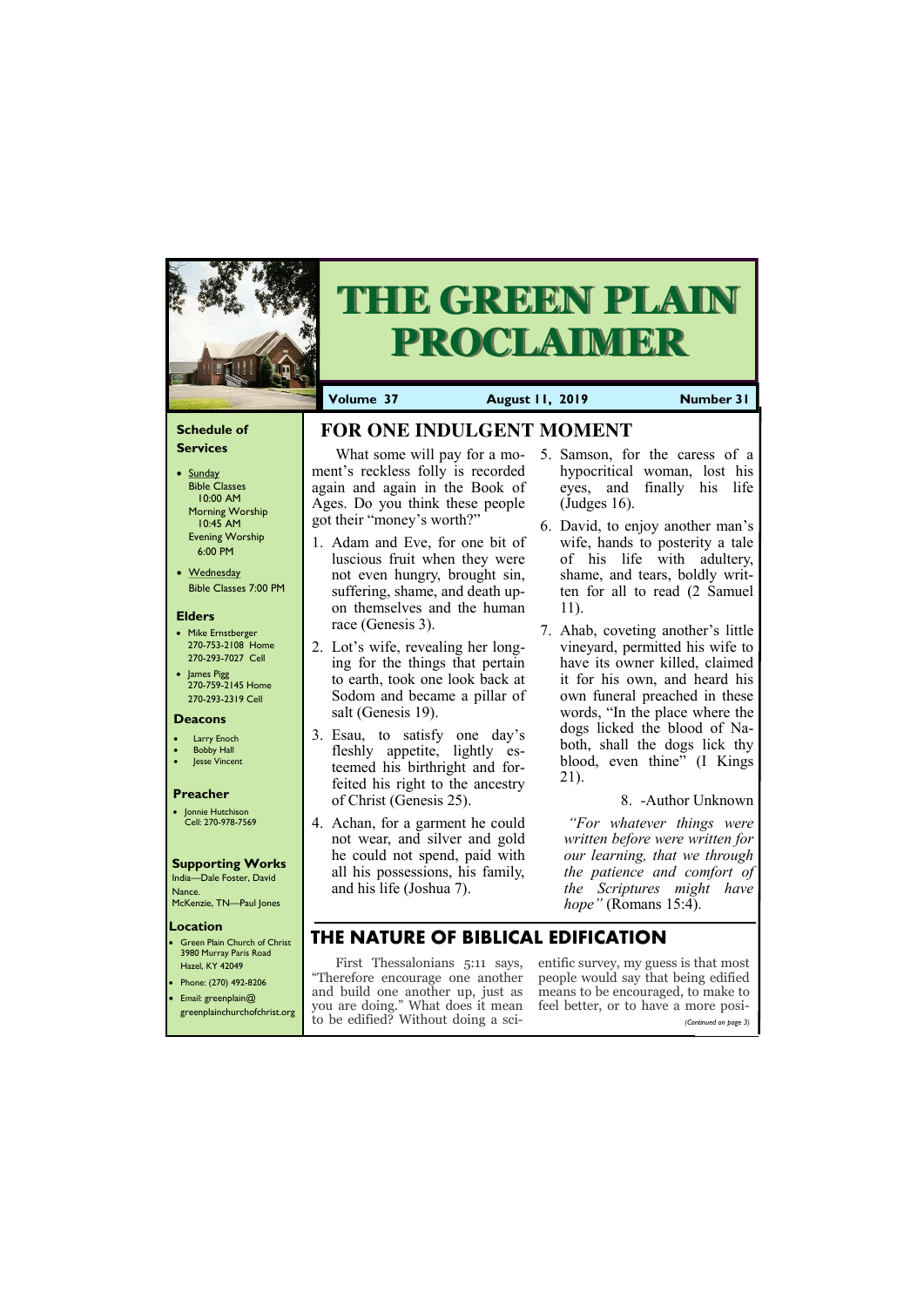## NEWS AND NOTES

- *REMEMBER IN PRAYER: Green Plain members*: Peggy Jarvis, Rex and Margaret Enoch, Will Ed and Faye Travis , Mary Crutchfield, Vickie and Kaitlyn Canter, Joanne Barnes, Maxine Pool, Hayes Grady, Jim Fielder, Larry Enoch and Jesse and Mary Vincent.
- **Family and Friends:** Betty Pond, Byron White, Meredith Enoch, Kenneth Mizell, Walter Bryars, Ann Workman, Mike and Dollie Kiser, Will and Nancy Winchester, Maryanne Stubblefield, Annie Lyons, Jim Hutson, Janice Canter, Maryanne Pedigrew, Dale Foster, Thomas Cooker, Don and Sherry Blackwell , and Andrea Phillips.
- **Mark Your Calendar**: *Fall Gospel Meeting* with Victor Eskew is scheduled for September 8-12. Fall session of the *School of Biblical Studies* will be conducted for eight consecutive Monday beginning on September 16th.
- **AREA EVENTS:** *Gospel Meeting* at the Kirksey church of Christ August 11-13 with David Hendrickson. Sunday evening services will be at 7:30 pm. Monday and Tuesday at 7:00 pm.
- We extend our sympathy to the family of Frank Towery who passed from this life this past week. Our sympathy is also extended to the family of Dean Carroll who passed from this life this past Wednesday. Please remember these families in prayer.
- **Pantry items for August** 4—Peanut Butter; 11—Apple Sauce 18—Canned fruit juices; 25—Canned Peas.
- Remember our **snacks for the hospital program** and place your items in the baskets in the lobby.
- **PASS IT ON!** When you have finished reading this bulletin, why not pass it on to a loved one, friend or neighbor. Use this as a tool to spread the gospel. Or, pick up extra copies to hand or mail to others.
- **See our Facebook page** for announcements, updates and articles. Access to past editions of this bulletin are available on our website at http://greenplainchurchofchrist.org.
- **Mission Work:** Please continue to pray for the preachers this congregation is supporting in India and for Dale Foster, Ronnie Gootan, David Nance, Mike Kiser and Paul Jones in their respective works.
- Watch **"A Bible Answer"** each Sunday morning at 8:00 am on WQWQ TV in Paducah, KY. This program is also available on their website at abibleanswertv.org and on GBN and YouTube**.**
- **August 2019 Anniversaries:** ;**13th Gail & Jonnie; Birthdays: 4th Teresa Enoch; 10th Brent Morris;** Please let us know if we have left anyone out*.*



**Page 2**

*BIBLE RESEARCH QUESTION*

**This Week: What illustration does the Bible use to described the unexpected time of the second coming of the Lord?**

**Last Week**: *How do we know the days of creation were 24 hour days?* Exodus 20:11 tells us so. "For in **six days** the Lord made heaven and earth, the sea, and all that in them is, and rested the seventh day: wherefore the Lord blessed the sabbath day, and hallowed it." Nothing said here about years nor eons of time.



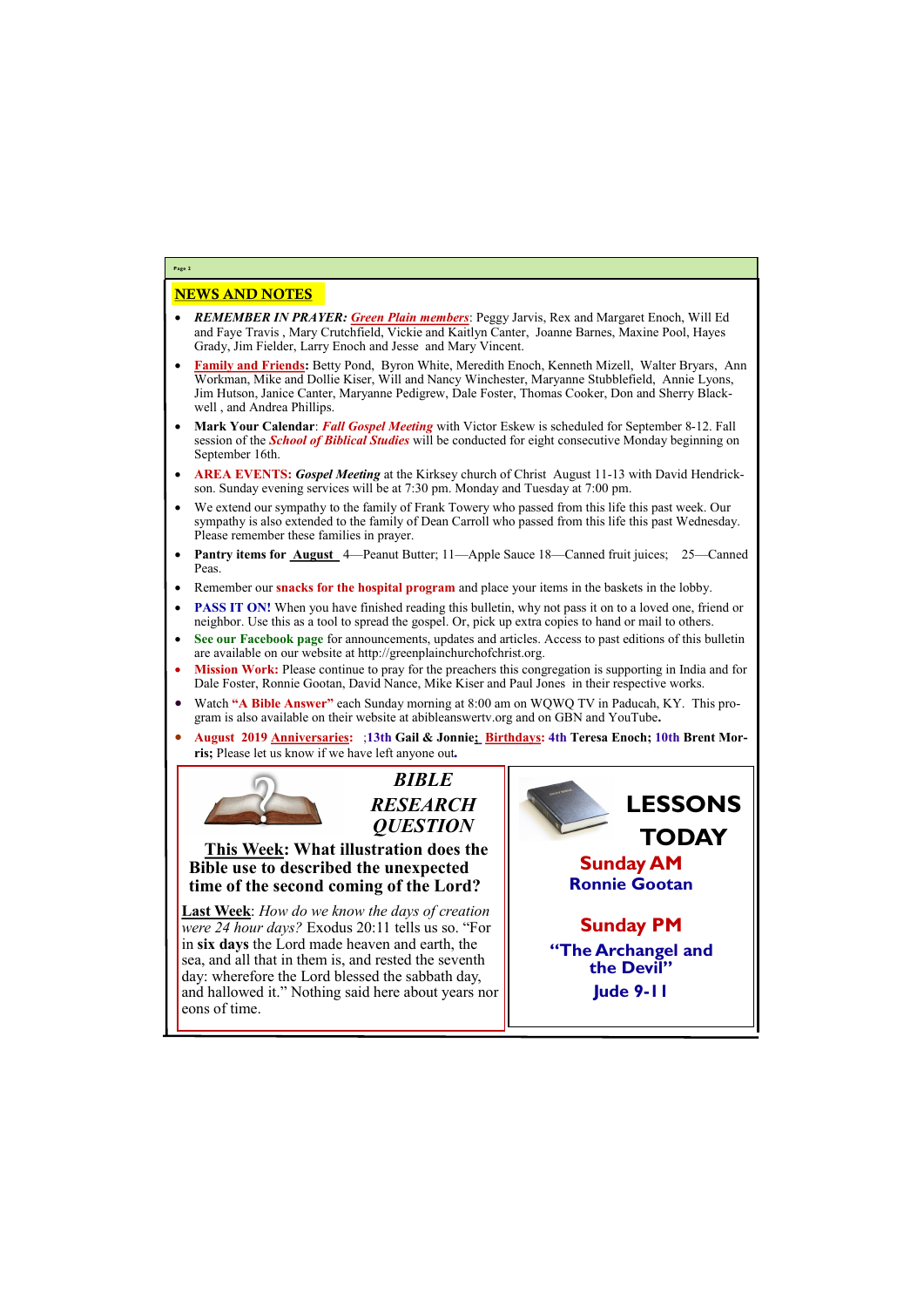**Page 3**

tive attitude. So, I did some searching on the Internet to see if my guess was accurate or not. I found that the majority of the time, the word is used in the sense of encourage or be made to feel better. However, when I looked into an English dictionary, I found the following definition. "Edify: enlighten, to improve the morals or knowledge of somebody." Another dictionary said this. "Edify: to instruct or improve spiritually." Does this surprise you? Do you think of being instructed as edification? Do you think of gaining new knowledge when you are edified

In going back to the Greek language and looking at the word, we find that it comes from a word that means to build, erect, or set up one thing or another. The word was originally used to describe the founding and construction of a house. So, it literally meant to build a place of dwelling out of construction materials. The original sense of the word can still be found in our language today in the word edifice, a building. However, in the New Testament, the word is often used metaphorically of imparting wisdom to another person, that is, instructing another person with words that can be understood and applied to life. While today the word may be used in the sense of encourage or make someone to feel good (that is, from a purely emotional point of view), that is generally not the way that it was used within the New Testament.

There is no doubt that the Bible clearly teaches us to follow after things that edify. [Ro](http://bibles.org/eng-NASB/Rom/14/19)[mans 14:19 s](http://bibles.org/eng-NASB/Rom/14/19)tates, "Let us therefore follow after the things which make for peace, and things wherewith one may edify another." [1 Thessalo](http://bibles.org/eng-NASB/1Thess/5/11)[nians 5:11 s](http://bibles.org/eng-NASB/1Thess/5/11)tates, "Wherefore comfort yourselves together, and edify one another, even as also ye do." And in [2 Corinthians 12:19,](http://bibles.org/eng-NASB/2Cor/12/19) Paul says "…we do all things for your edifying." However, we also read that not everything that is lawful is something that edifies. Paul writes in 1 Cor.10:23, "All things are lawful for me, but all things are not expedient: all things are lawful for me, but all things edify not." This leads us to ask the question: what are the kinds of things that truly do edify?

In [1 Corinthians 14,](http://bibles.org/eng-NASB/1Cor/14/) Paul deals with the problem of the Christians at Corinth speaking in unknown tongues without the presence of an interpreter. In contrast to the one who speaks

in an unknown tongue, Paul states in verse 3, "But he that prophesiethspeaketh unto men to edification, and exhortation, and comfort." In essence Paul is saying that the unknown tongue does not edify, but prophesy does edify. He states, "For thou verily givest thanks well, but the other is not edified." For something to edify, it must have meaning. Not in the sense of emotion or feeling, but in the sense of the understanding. That is, if something is not intelligible or comprehendible by the intellect, then it cannot edify. True edification can only come through a situation where knowledge and instruction is imparted with the attitude of love.

Let us note [Ephesians 4:11](http://bibles.org/eng-NASB/Eph/4/11-16)-16. These verses speak concerning the subject of edification of the body of Christ. Verse 12 tells us that one reason God gave the apostles, prophets, evangelists, pastors, and teachers was for the edifying of the body of Christ. Each of these offices are special in that God uses them to instruct and teach. Verse 13 tells us that this instruction and teaching has as its object, imparting the knowledge of Christ. Verse 15 says it is about speaking the truth in love. One cannot be edified without love  $(1$  Corinthians  $8:1$ ). Verse 16 reiterates that instruction and teaching are for edifying. Truth, knowledge, instruction, and love are all things that are associated with edifying. We learn then, that edification comes through the avenue of words when conjoined with the motivation of love on the part of the one edifying. Biblical edification inherently involves communication. Wordless expressions of emotion, feeling, or any other element which produces an incomprehensible sound cannot edify. Speaking the truth in love, however results in godly edifying  $(1$  Timothy 1:4).

Playing an instrument of music is something that is aesthetically beautiful, stirring, and uplifting, but it cannot edify; it cannot impart knowledge; it cannot instruct. Only the use of verbal communication when combined with spiritual words and an attitude of love can accomplish this task. Knowledge alone does not accomplish this task. Knowledge separated from love does not edify, it merely puffs up  $(1)$ [Corinthians 8:1\).](http://bibles.org/eng-NASB/1Cor/8/1) However, biblical edification is the loving impartation of spiritual instruction designed to build up the wisdom, knowledge,

*(Continued from page 1)*

*(Continued on page 4)*